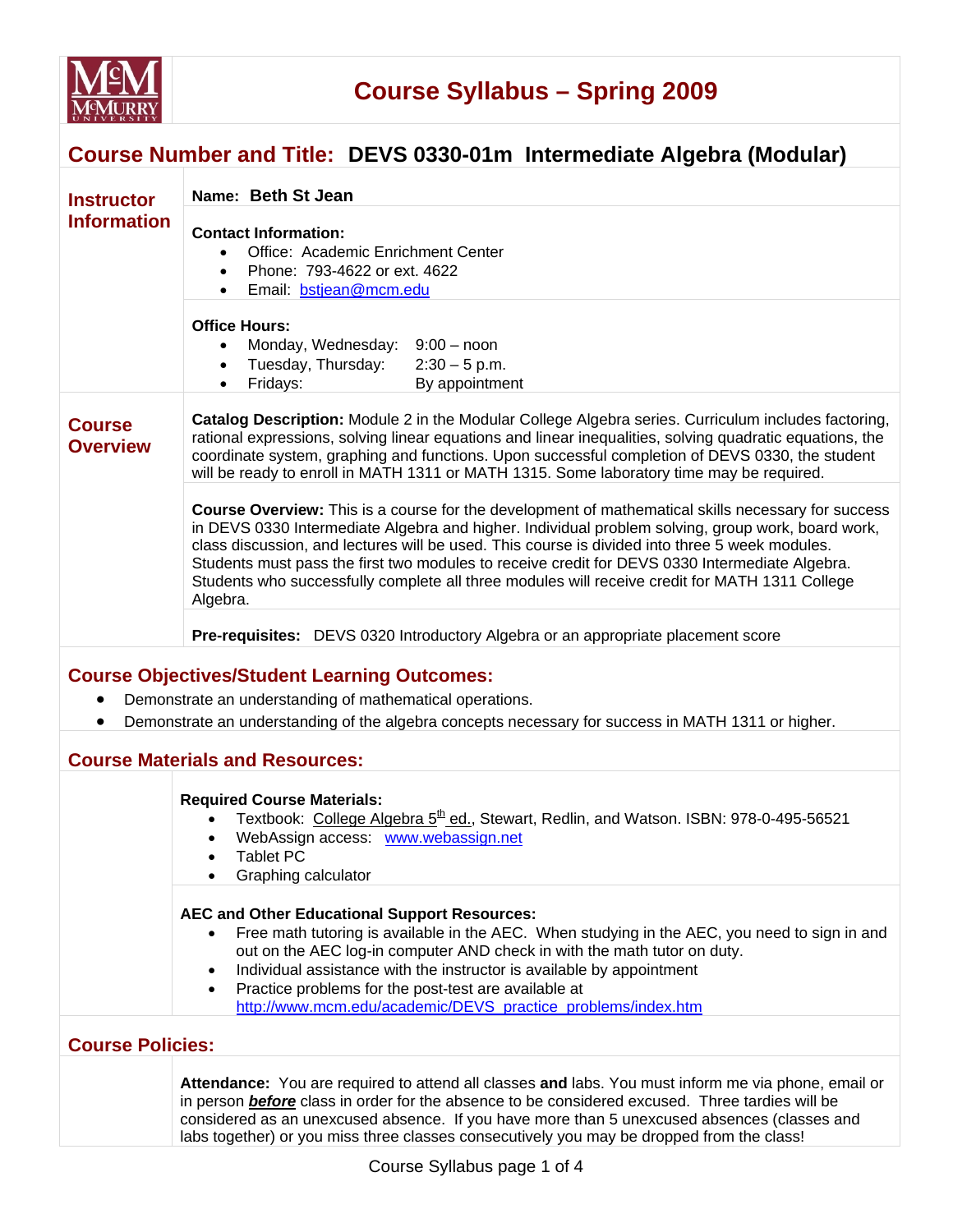| Excused absences include:                                                                                                                                                                                                                                                                                                                                                                                                                                                                                                                                                                            |                                                                                                                                                                                                                                                                                                        |              |                   |  |  |
|------------------------------------------------------------------------------------------------------------------------------------------------------------------------------------------------------------------------------------------------------------------------------------------------------------------------------------------------------------------------------------------------------------------------------------------------------------------------------------------------------------------------------------------------------------------------------------------------------|--------------------------------------------------------------------------------------------------------------------------------------------------------------------------------------------------------------------------------------------------------------------------------------------------------|--------------|-------------------|--|--|
| 1. Death in the family.                                                                                                                                                                                                                                                                                                                                                                                                                                                                                                                                                                              |                                                                                                                                                                                                                                                                                                        |              |                   |  |  |
| 2. Documented illness (nurse or doctor's note).                                                                                                                                                                                                                                                                                                                                                                                                                                                                                                                                                      |                                                                                                                                                                                                                                                                                                        |              |                   |  |  |
| 3. A school event approved by the Vice President for Academic Affairs office.                                                                                                                                                                                                                                                                                                                                                                                                                                                                                                                        |                                                                                                                                                                                                                                                                                                        |              |                   |  |  |
| All other absences are considered unexcused.                                                                                                                                                                                                                                                                                                                                                                                                                                                                                                                                                         |                                                                                                                                                                                                                                                                                                        |              |                   |  |  |
|                                                                                                                                                                                                                                                                                                                                                                                                                                                                                                                                                                                                      |                                                                                                                                                                                                                                                                                                        |              |                   |  |  |
| <b>Grade Determination for each Module:</b>                                                                                                                                                                                                                                                                                                                                                                                                                                                                                                                                                          |                                                                                                                                                                                                                                                                                                        |              | +/- Grade System: |  |  |
| Exams $(2)$                                                                                                                                                                                                                                                                                                                                                                                                                                                                                                                                                                                          | 40%                                                                                                                                                                                                                                                                                                    | A –          | 93-100            |  |  |
| Mastery Exam                                                                                                                                                                                                                                                                                                                                                                                                                                                                                                                                                                                         | 25%                                                                                                                                                                                                                                                                                                    | A-           | 90-92             |  |  |
| WebAssign Homework                                                                                                                                                                                                                                                                                                                                                                                                                                                                                                                                                                                   | 25%                                                                                                                                                                                                                                                                                                    | B+           | 87-89             |  |  |
| Attendance                                                                                                                                                                                                                                                                                                                                                                                                                                                                                                                                                                                           | 10%                                                                                                                                                                                                                                                                                                    | B            | 83-86             |  |  |
|                                                                                                                                                                                                                                                                                                                                                                                                                                                                                                                                                                                                      | 100%                                                                                                                                                                                                                                                                                                   | <b>B-</b>    | 80-82             |  |  |
|                                                                                                                                                                                                                                                                                                                                                                                                                                                                                                                                                                                                      |                                                                                                                                                                                                                                                                                                        | $C++$        | 77-79             |  |  |
|                                                                                                                                                                                                                                                                                                                                                                                                                                                                                                                                                                                                      |                                                                                                                                                                                                                                                                                                        | $\mathsf{C}$ | 73-76             |  |  |
|                                                                                                                                                                                                                                                                                                                                                                                                                                                                                                                                                                                                      |                                                                                                                                                                                                                                                                                                        | $C-$         | 70-72, etc        |  |  |
|                                                                                                                                                                                                                                                                                                                                                                                                                                                                                                                                                                                                      |                                                                                                                                                                                                                                                                                                        |              |                   |  |  |
|                                                                                                                                                                                                                                                                                                                                                                                                                                                                                                                                                                                                      | Intermediate Algebra, and all three modules will receive credit for MATH 1311 College Algebra.<br>Students must continually enroll in the required mathematics sequence until their math requirement for<br>graduation is met. The course grade will be based on the average of the completed modules. |              |                   |  |  |
| Make - Up Work: Make - Up exams will only be given for <b>excused</b> absences and it is your<br>responsibility to schedule a time within one week of the exam date.                                                                                                                                                                                                                                                                                                                                                                                                                                 |                                                                                                                                                                                                                                                                                                        |              |                   |  |  |
|                                                                                                                                                                                                                                                                                                                                                                                                                                                                                                                                                                                                      | Lab: Students are required to attend a one hour lab on Friday if they are absent during the week,<br>miss a quiz, have unfinished homework assignments, or have an average below an 80.                                                                                                                |              |                   |  |  |
| Calculators: A graphing calculator will be required for this course for use in Modules 2 and 3. A<br>calculator will occasionally be used in Modular 1.                                                                                                                                                                                                                                                                                                                                                                                                                                              |                                                                                                                                                                                                                                                                                                        |              |                   |  |  |
| Cell Phones: Cell phones and other electronic devices must be turned off and out of sight during<br>class. Violation of this policy may result in a pop quiz for the entire class.                                                                                                                                                                                                                                                                                                                                                                                                                   |                                                                                                                                                                                                                                                                                                        |              |                   |  |  |
| Academic Dishonesty: Cheating and Plagiarism will not be tolerated. Failure to do your own work<br>will result in a zero on the particular exam or assignment in question.                                                                                                                                                                                                                                                                                                                                                                                                                           |                                                                                                                                                                                                                                                                                                        |              |                   |  |  |
| Special Needs: McMurry University abides by Section 504 of the Rehabilitation Act of 1973, which<br>stipulates that no otherwise qualified student shall be denied the benefits of an education "solely by<br>reason of a handicap". If you have a documented disability that may impact your performance in this<br>class and for which you may be requesting accommodation, you must be registered with and provide<br>documentation of your disability to the Disability Services Office, located in Old Main Room 102.<br>Arrangements will be made for students needing special accommodations. |                                                                                                                                                                                                                                                                                                        |              |                   |  |  |
| <b>Major Projects, Required Activities, and Assignments:</b>                                                                                                                                                                                                                                                                                                                                                                                                                                                                                                                                         |                                                                                                                                                                                                                                                                                                        |              |                   |  |  |
| <b>Exams:</b> Two exams will be given during each five week module. Exams will be closed book<br>$\bullet$                                                                                                                                                                                                                                                                                                                                                                                                                                                                                           |                                                                                                                                                                                                                                                                                                        |              |                   |  |  |

- and instructors will determine if calculators are to be used. Each exam will cover all the material up to that point. If you are absent when a test is given, your score will be a 0, **unless** you notify me *before* the test that you will be absent, and that absence is excused.
- **Mastery Exam** (Final Exam per Module) The mastery exam will be comprehensive. Students passing the course with a C- or better must score at least 70% on this exam to move into the next module.
- **Homework:** All homework will be assigned during class. All assignments will be done through the WebAssign website. You will be required to complete the homework before the start of the next class. You may take a quiz, so please make sure to come prepared to every class. Quizzes are generally given during the first 5-10 minutes of class. They may be given online or hard copy. Students who are absent or late to class will be required to attend the Friday lab session from 1-2 p.m..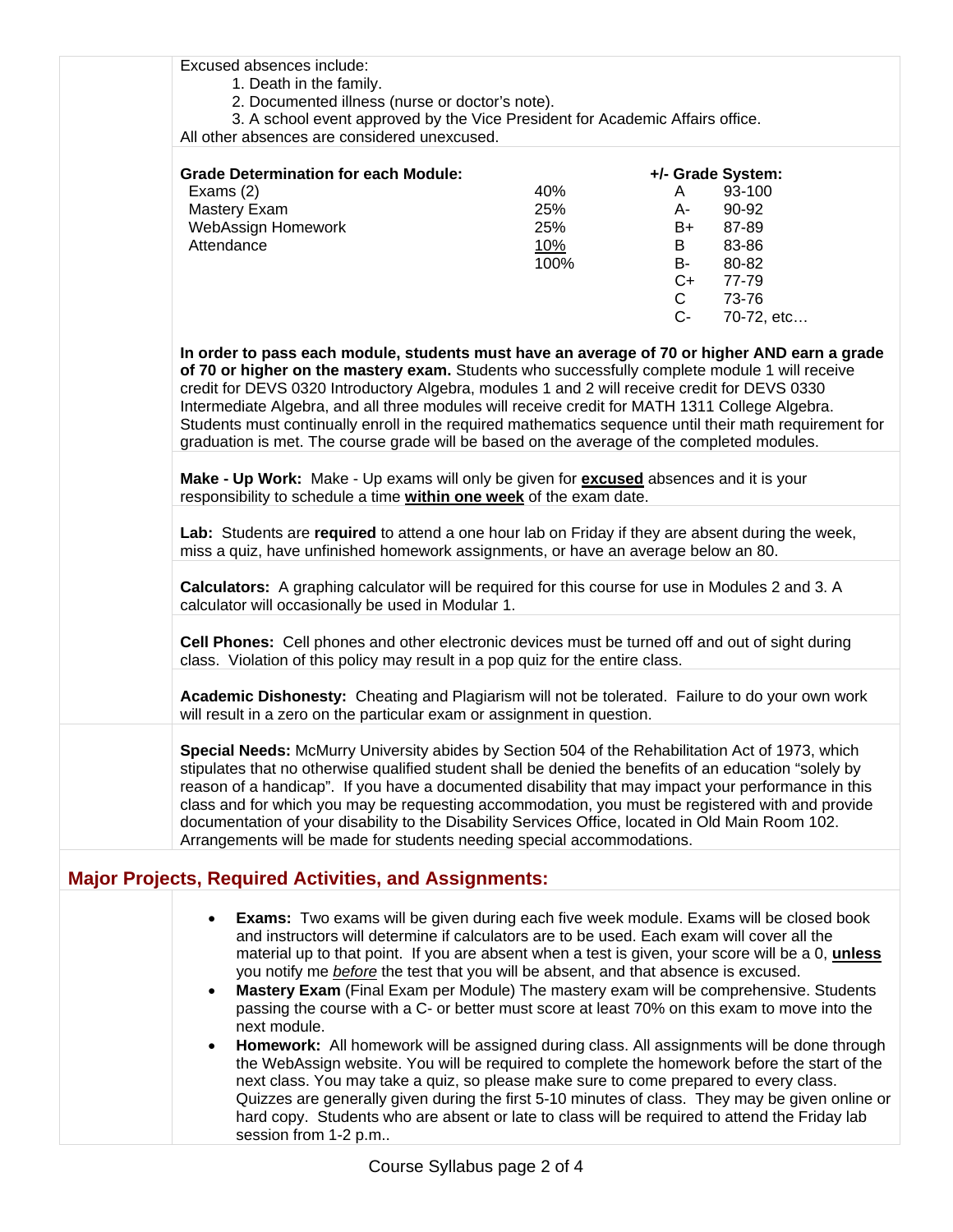# **Tentative Course Schedule:**

# **DEVS 0320 – Introductory Algebra (Module 1)**

| Instructor Name: Beth St Jean |  |
|-------------------------------|--|
|                               |  |

| Spring 2009     |    |                           |                 |                   |                      |  |
|-----------------|----|---------------------------|-----------------|-------------------|----------------------|--|
| <b>Due Date</b> |    | <b>Description</b>        | <b>Due Date</b> |                   | <b>Description</b>   |  |
| <b>JAN</b>      | 12 | Diagnostic Test, Syllabus |                 | 29                | 1.3                  |  |
|                 | 13 | Review P1 - P3            |                 | 30                | $Lab - AEC$          |  |
|                 | 14 | P <sub>4</sub>            | <b>FEB</b>      | 2                 | 1.4                  |  |
|                 | 15 | P <sub>5</sub>            |                 | 3                 | 1.5                  |  |
|                 | 16 | $Lab - AEC$               |                 | 4                 | 1.5, review          |  |
|                 | 19 | P <sub>6</sub>            |                 | 5                 | Exam #2              |  |
|                 | 20 | P7                        |                 | 6                 | $Lab - AEC$          |  |
|                 | 21 | P7, P8                    |                 | 9                 | 1.6                  |  |
|                 | 22 | P8, review                |                 | 10                | 1.7                  |  |
|                 | 23 | $Lab - AEC$               |                 | 11                | <b>Final Review</b>  |  |
|                 | 26 | Exam #1                   |                 | $12 \overline{ }$ | <b>Practice Exam</b> |  |
|                 | 27 | 1.1, 1.2                  |                 | 13                | Mastery Exam         |  |
|                 | 28 | 1.2                       |                 |                   |                      |  |

### **DEVS 0330 – Intermediate Algebra (Module 2)**

| <b>Due Date</b> |    | <b>Description</b>        | <b>Due Date</b> |          | <b>Description</b>   |
|-----------------|----|---------------------------|-----------------|----------|----------------------|
| <b>FEB</b>      | 16 | 2.1, 2.2                  | <b>MAR</b>      | 5        | 3.5                  |
|                 | 17 | 2.2, 2.3                  |                 | 6        | $Lab - AEC$          |
|                 | 18 | 2.4                       |                 | $9 - 13$ | <b>Spring Break</b>  |
|                 | 19 | 2.5                       |                 | 16       | 3.6                  |
|                 | 20 | $Lab - AEC$               |                 | 17       | 3.7                  |
|                 | 23 | Focus on Modeling         |                 | 18       | 3.7, review          |
|                 | 24 | Focus on Modeling, review |                 | 19       | Exam #2              |
|                 | 25 | Exam #1                   |                 | 20       | $Lab - AEC$          |
|                 | 26 | 3.1                       |                 | 23       | 4.1                  |
|                 | 27 | $Lab - AEC$               |                 | 24       | 4.2                  |
| <b>MAR</b>      | 2  | 3.2                       |                 | 25       | <b>Final Review</b>  |
|                 | 3  | 3.3                       |                 | 26       | <b>Practice Exam</b> |
|                 | 4  | 3.4                       |                 | 27       | <b>Mastery Exam</b>  |

## **MATH 1311 – College Algebra (Module 3)**

| <b>Due Date</b> |           | $\tilde{\phantom{a}}$<br><b>Description</b> | <b>Due Date</b> |         | <b>Description</b>  |
|-----------------|-----------|---------------------------------------------|-----------------|---------|---------------------|
| <b>MAR</b>      | 30        | 4.3                                         | <b>APR</b>      | 17      | $Lab - AEC$         |
|                 | 31        | 4.4                                         |                 | 20      | 6.1                 |
| <b>APR</b>      |           | 4.5                                         |                 | 21      | 6.2                 |
|                 | 2         | 4.6                                         |                 | 22      | review              |
|                 | 3         | $Lab - AEC$                                 |                 | 23      | Exam #2             |
|                 | 6         | review                                      |                 | 24      | $Lab - AEC$         |
|                 | 7         | Exam #1                                     |                 | 27      | 6.3, 7.1            |
|                 | 8         | 5.1                                         |                 | 28      | 6.5                 |
|                 | 9         | 5.2                                         |                 | 29      | 7.2                 |
|                 | $10 - 13$ | <b>Easter Holiday</b>                       |                 | 30      | <b>Final Review</b> |
|                 | 14        | 5.3                                         |                 | 1       | Practice Exam       |
|                 | 15        | 5.4                                         | <b>MAY</b>      | $4 - 8$ | Mastery Exam        |
|                 | 16        | 5.5                                         |                 |         |                     |

\*\*Remember that the class schedule is subject to change at any time. You will be notified during class of any changes.